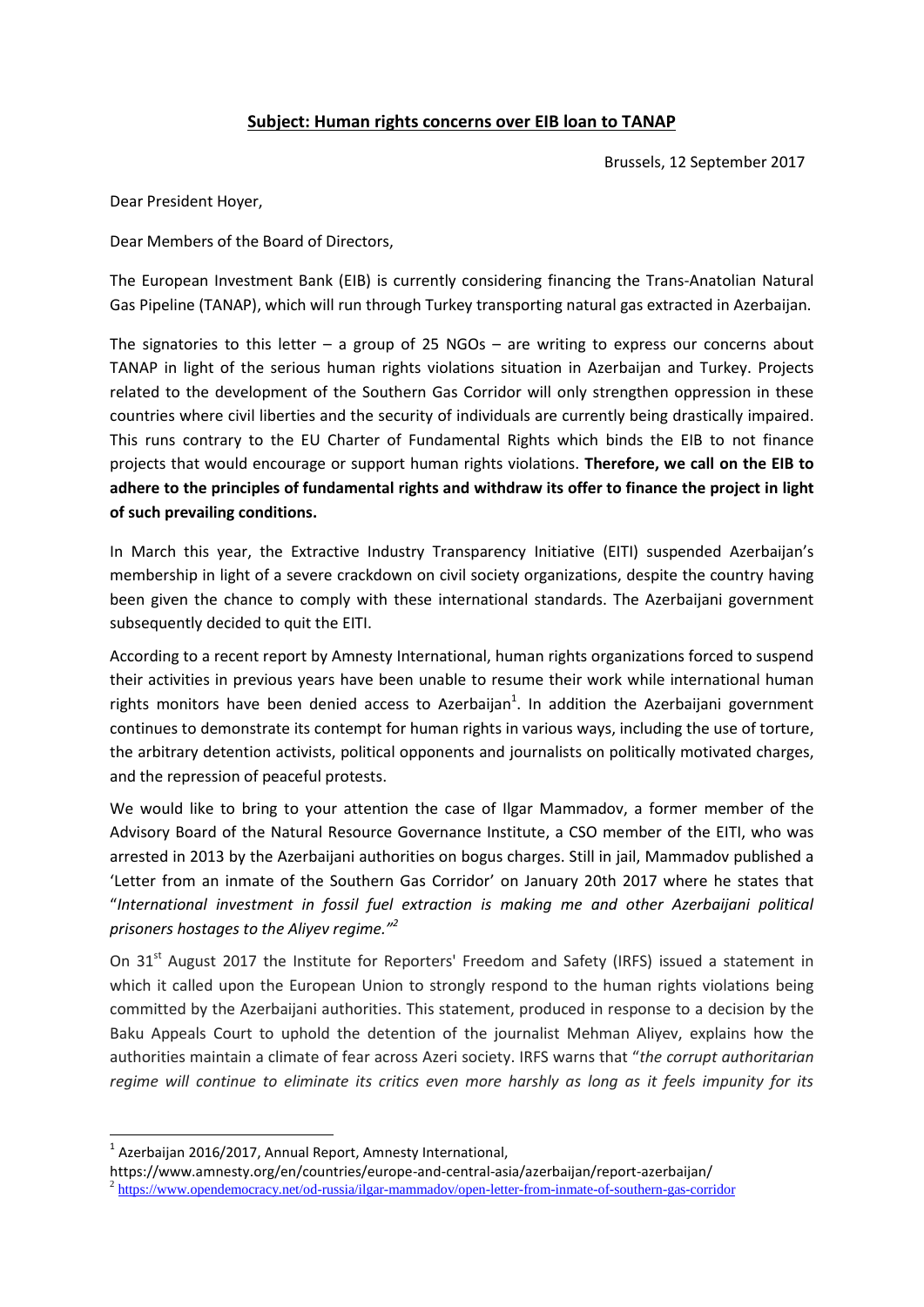*criminal actions" 3* . IRFS calls on the international community to fully stop financial support for the Azerbaijani authorities through the World Bank and other international financial institutions until the authorities release journalists, who are fighting corruption, from prison.

In Turkey, where TANAP will stretch over two thousand kilometers, a state of emergency has been in place for over a year now and is being used to intensify a crackdown on journalists, civil society and political opponents. Arbitrary detention and even the use of torture have been reported by Amnesty International<sup>4</sup>. Freedom of expression has been severely restricted in Turkey where 184 media outlets have already been closed down and there are now 170 journalists in jail. Bans have also been imposed on peaceful assemblies and demonstrations.

In these circumstances, we fear that ensuring the public's right to access information and provide oversight during the pipeline's construction would be impossible. World Bank project documents for TANAP identified insurmountable gaps in the expected requirements for public consultation, livelihood restoration, human rights and gender rights, as well as problematic implementation and subsequent compensation by TANAP and its contractors via the Host Government Agreement in Turkey. This raises serious concern and doubts as to whether the EIB will in any way be able to ensure that project impacts on people living along the pipeline route are mitigated in line with the EIB's own policies and standards, and the EU Charter of Fundamental Rights.

Thus, we are asking the EU's bank to stand up for European values and to suspend its appraisal process for the TANAP loan until:

- The state of emergency in Turkey has been lifted;
- Azerbaijan rejoins the EITI and fully complies with the standards of this initiative, and
- Both countries significantly improve their respect for human rights and release all political prisoners.

In your capacities as EIB president and as the Board of Directors, we call on you to stand behind the EITI and to adopt a stringent position vis-à-vis TANAP so to ensure that the 'do-no-harm' policy of the EIB is properly reflected in the bank's investment decisions.

**Signatories:** ARTICLE 19 Banktrack Bir Duino-Kyrgyzstan Both ENDS Bureau for Regional Outreach Campaigns (BROC) CEE Bankwatch Network Center for the Development of Democracy and Human Rights

authorities/

<sup>1</sup>  $^3$  The Statement is available at: https://www.irfs.org/news-feed/irfs-statement-the-european-union-and-thecouncil-of-europe-must-strongly-respond-to-the-human-rights-violations-committed-by-the-azerbaijani-

<sup>4</sup> Turkey 2016/2017, Annual Report, Amnesty International